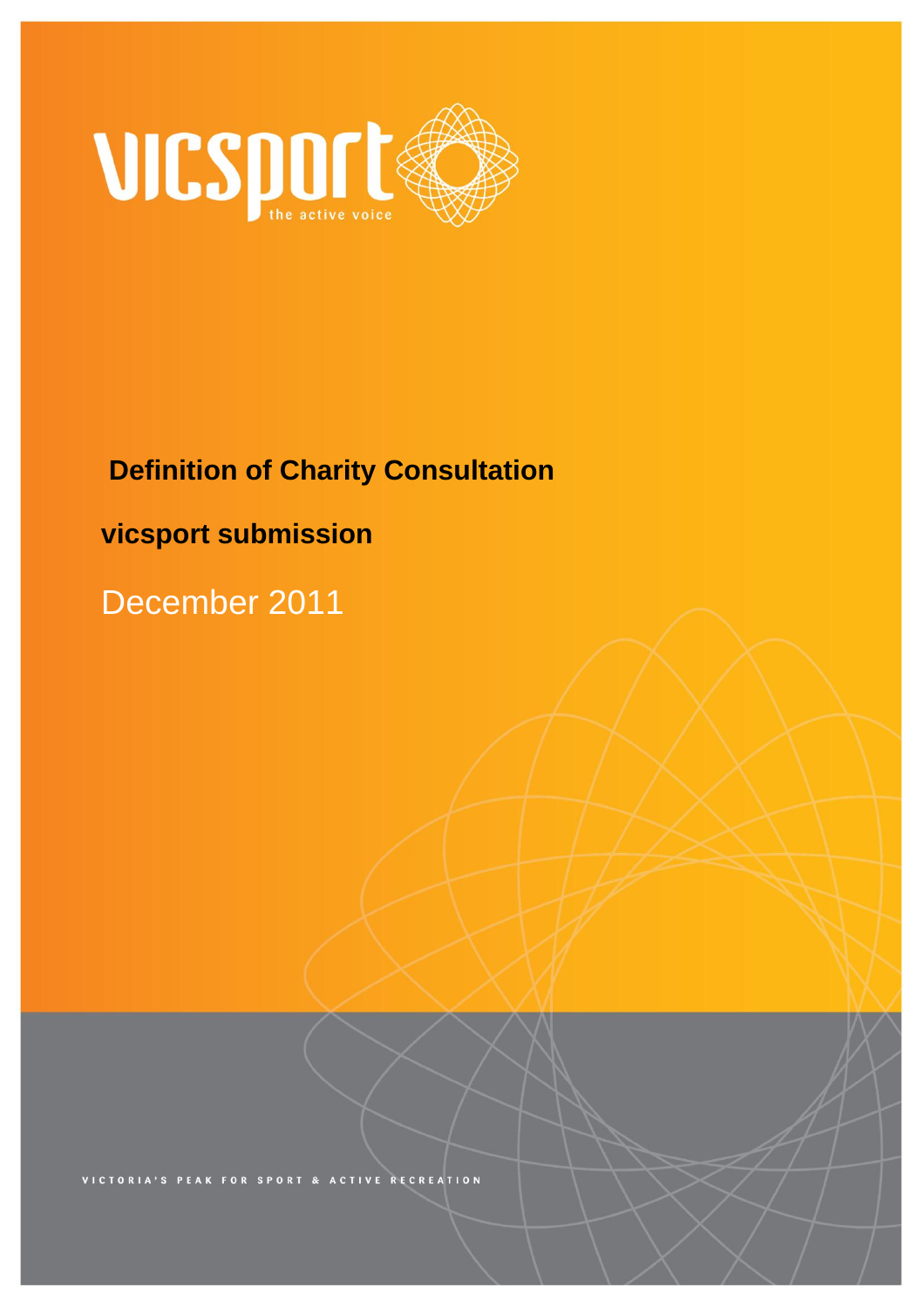

# **Introduction**

As the peak body for sport and active recreation, **vicsport** represents the collective interests of Victoria's single largest community sector. With over 170 member groups, 11,000 clubs and associations, and 1.8 million participants, workers and volunteers, the community sport and active recreation sector makes a significant contribution to the social, physical, mental and economic wellbeing of our communities.

# **Community Sport and Recreation and the importance of the definition of Charity**

When considering the definition of charity and the potential impact it can have on the sport and active recreation sector it is important to recognise that whilst elite sportspeople and major television or spectator events are at the forefront of most people's consciousness regarding sport, the overwhelming majority of sport and recreation takes place in the community.

In Australia we have an extensive community sport and active recreation network. Over 12.2 million people aged over 15 participate at least once per week in physical activity for exercise, recreation and sport. In Victoria, we have a total of 1.3 million participants over the age of 15, and 1.77 million participants aged 5-14 years engaged in sport and active recreation pursuits.(ERASS, 2010)

A recent Community Sport Counts report indicates that 75% of all Victoria's sport and active recreation organisations are voluntary in nature, and around 80 to 90% of all activity is undertaken by volunteers. Australian Bureau of Statistics data indicates that with 1.14 million volunteers engaged on an ongoing basis, the sport and active recreation sector utilises the support of more volunteers than any other sector. This figure is greater than the combined education, training and youth sector (1.02 million), community and welfare sector (970 000) or the health sector (297 000). (National Centre for Culture and Recreation Statistics, 2005).

The World Health Organisation estimates throughout the world there are at least 1.9 million deaths among people aged 15 years and over which are directly attributable to physical inactivity. (World Health Organisation, 2007a) In 1991, Australia's first burden of disease study attributed 13,000 deaths per year to physical inactivity. (Mathers, Vos, & Stevenson, 1991) In addition,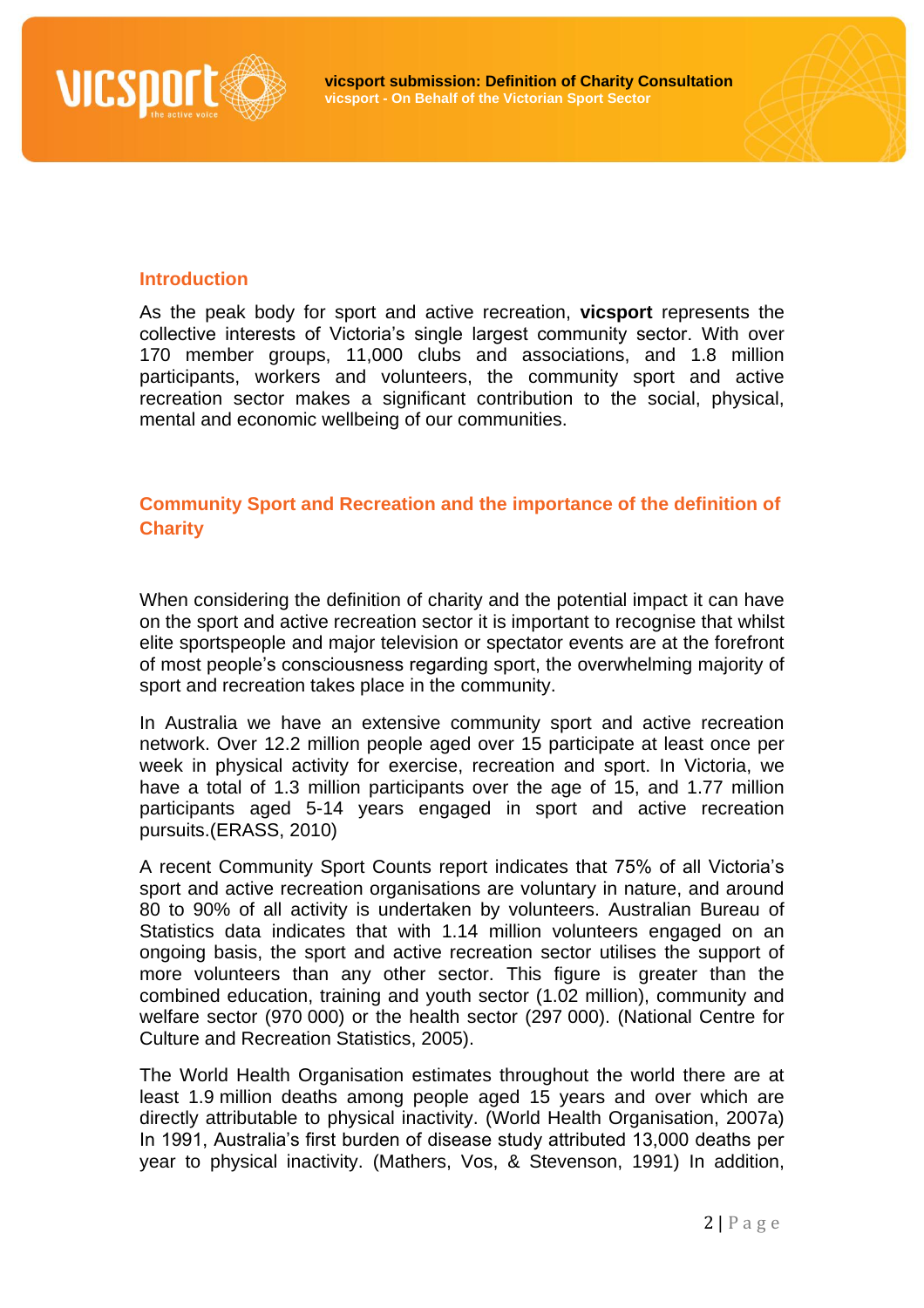

physical inactivity was estimated to be responsible for 6.6% of the total burden of disease and injury in Australia in 2003.

In financial terms, the total costs attributable to the burden of lifestyle diseases in Australia are estimated to be \$3.7 billion annually; high costs for what are in many cases 'preventable' diseases. (Stephenson, Bauman, Armstrong, & Smith, 2004)

Realistically, the community sport and active recreation network is the only network capable of reaching every member of the community and providing physical activity opportunities at all levels. Conservative estimates indicate Australia would save \$8 million annually for every 1% increase in the proportion of Australians achieving a sufficient level of physical activity for health. (Stephenson, Bauman, Armstrong, & Smith, 2004) More needs to be done to support our vital grass-roots sports clubs and organisations if we are to make significant improvements to the health of all Australians.

If we are to maintain, or preferably increase current participation levels by offering more opportunities to those people not currently engaged, without compromising standards, more must be done to help alleviate costs to ensure additional barriers to participation are not being created, especially for those from lower socio-economic groups or families with less disposable income. Community sport and active recreation is at the forefront of the fight against lifestyle related diseases.

It is to these organisations that the definition of charity will have a significant impact. Being able to offer and deliver increased participation opportunities would be greatly enhanced by the community sport and active recreation sector accessing certain types of taxation concessions that are available to recognised charitable entities such as Public Benevolent Institutions, Health Promotion Charities, Charitable Institutions and Charitable Funds.

Extending the definition of charity (via the parameters outlined in the consultation paper) to include a broader range of community sport and active recreation organisations will be a dominant theme of this submission.

#### **Consultation Submission Themes**

#### **Dominant Purpose**

*1. Are there any issues with amending the 2003 definition to replace the 'dominant purpose' requirement with the requirement that a charity have an exclusively charitable purpose.*

There are a number of significant issues in relation to including 'exclusive charitable purpose' into the statutory definition of charity. Given the difficulties that NFP organisations face in raising sufficient funds in order to continue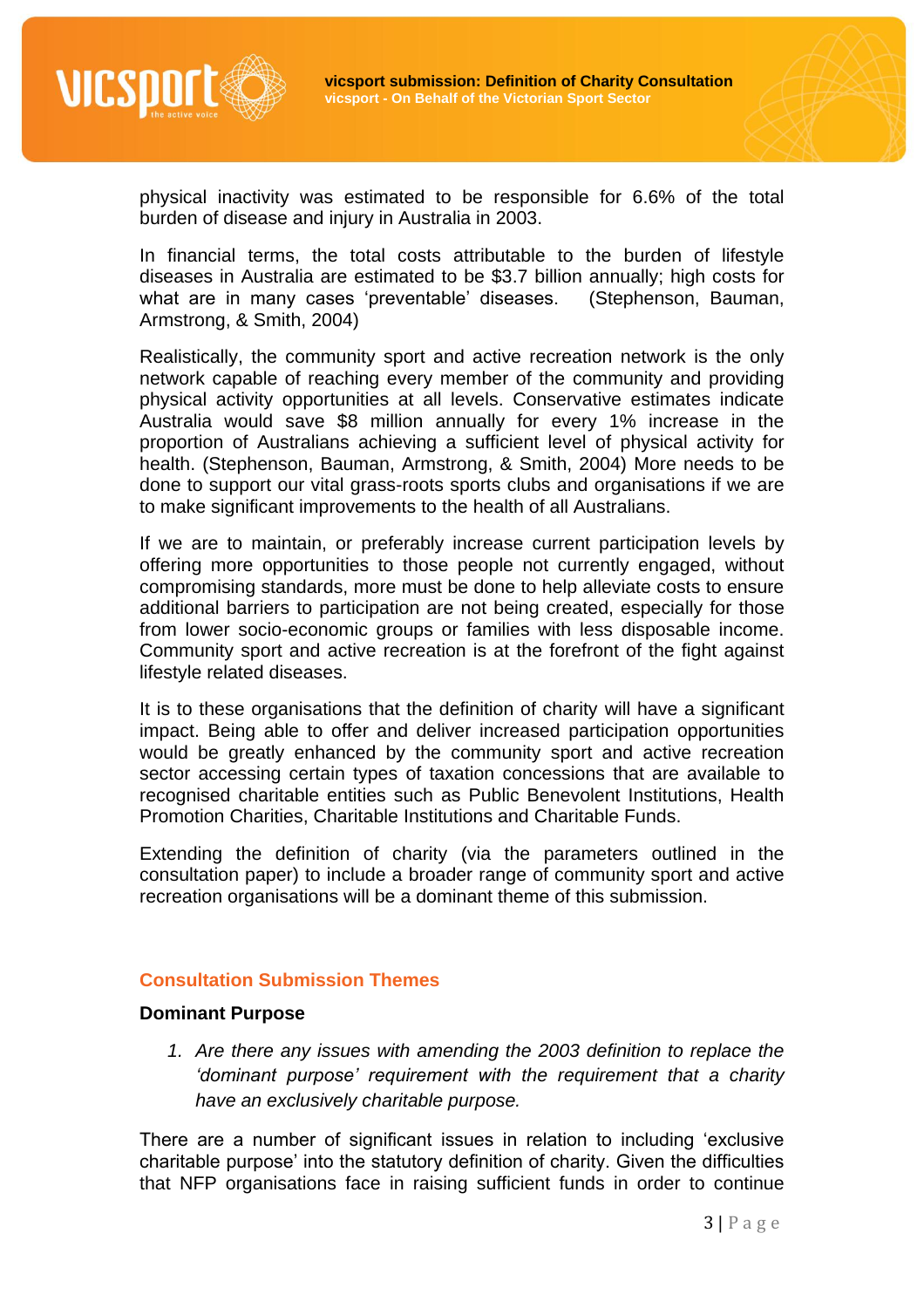

their work in supporting communities, organisations are forced into the situation of having to undertake commercial operations in order to fund their activities. If the term 'exclusively charitable' is included in the definition it will preclude the ability for many organisations to undertake commercial activity to support their operations.

One of the outcomes from having an exclusively charitable purpose would be to force many entities to spin off and separate their activities by way of creating a myriad network of Trusts and legal entities to bypass the 'exclusive' definition. This creates a layer of complexity and unnecessary bureaucratic administration on NFP organisations.

The dominant purpose test should be revised to 'one or more purposes that are charitable' as distinct from being 'exclusively charitable' as proposed. By including 'one or more purposes that are charitable' sporting organisations would be afforded a broader opportunity for recognition.

# **Public Benefit Test**

*3. Are any changes required to the Charities Bill 2003 to clarify the meaning of 'public' or 'sufficient section of the general community'?*

Consideration needs to be given when defining the meaning of 'public' and the benefit deriving to a 'sufficient section of the community'. How is the benefit defined and how broadly can the benefits of an organisations activities extending into the community be measured as sufficient?

Take the example of sport and recreation. In a report on Social Capital and Social Wellbeing, the Australian Bureau of Statistics indicated participation in community sport and active recreation helps to develop the community networks and bonds important for social cohesion, it also provides individuals with a sense of belonging, support and social interaction. Some studies suggest a potential link between participation in sport and recreation and a reduction in crime and other anti-social activities. In addition, in both suburban and rural areas, sport, recreation and cultural activities provide a strong community focal point. (ABS, 2002).

Considering the extent of the benefits of sport and recreation to a broad range of the community it is difficult to define and adequately capture. For example a reduction in crime and anti-social behaviour provides wide ranging benefit to the community outside of the direct participant. The benefits must be viewed in their entirety to the 'general community' rather than the directed to a sufficient number of the community.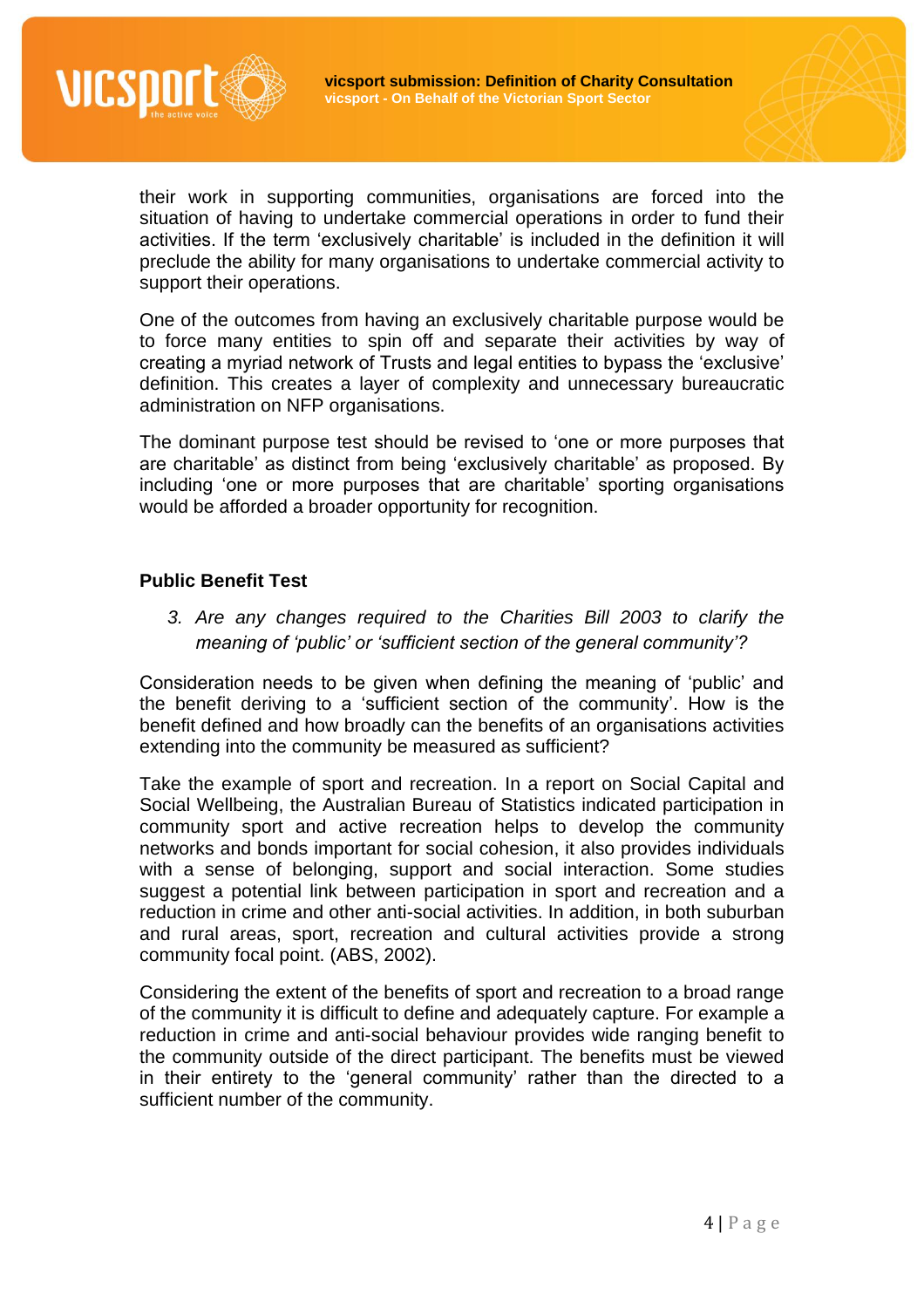

*4. Could the term 'for the public benefit' be further clarified for example by including additional principles outlined in ruling TR 2011/D2 or as contained in the Scottish, Ireland and North Ireland definitions or in the guidance material of the Charities Commission of England and Wales?*

The public benefit test should not be overly prescriptive as outlined in Tax Ruling 2011/D2. There should be a discretionary element in the application of organisations seeking charitable status.

**vicsport's** view is that there are potential inconsistencies within the application of charitable status to sport and recreational groups. For example Tax Ruling 2011 D/2 outlines that the raising of public money to construct squash courts within a school was deemed to be charitable, given the dominant charitable purpose of the school is education however the interpretation of the ruling would mean that a community based squash club seeking to raise public funds to construct squash courts (utilising deductible gift recipient status) would not be charitable even though it provides significant public benefit- i.e health and well being of participants, training of official and referees (education) or offering participation programs for people with a disability.

Tax Ruling 2011/D2 is not considered to be a comprehensive assessment of the significant public benefits derived from community sport and active recreation and should not be relied upon to define the term 'for the public benefit'. The ruling states that "social, recreational or sporting activity is not charitable, even if motivated by charitable sentiments or results in a benefit to the community". If this blanket statement is taken to be accurate it does not properly account for organisations such as The Australian Sports Foundation Ltd that for the past 25 years has utilised its deductible gift recipient status to provide over \$200mill to the development of Australian sport via discretionary grants to eligible organisations.

A broader and more considered view of 'public benefit' is required other than that provided in TR 2011/D2.

# **Charitable Purposes**

*16. Is the list of charitable purposes in the Charities Bill 2003 and the Extension of Charitable Purposes Act 2004 an appropriate list of charitable purposes?*

*17. If not, what other charitable purposes have strong public recognition as charitable which would improve clarity if listed*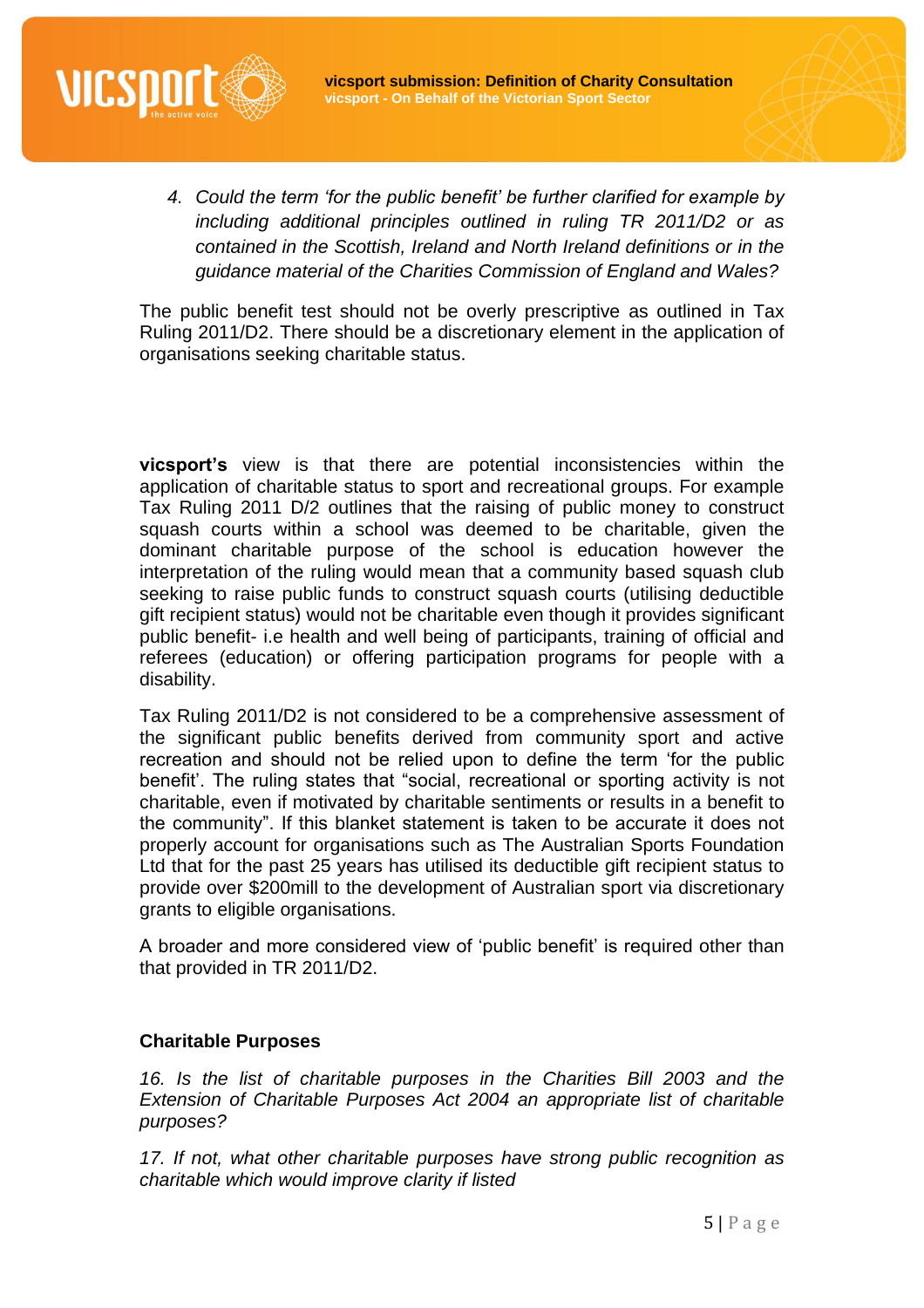

The draft Charities Bill of 2003 lists a number of charitable purposes that are highly relevant to sport and active recreation; they are the Advancement of Health and the Advancement of Social and Community Welfare. It is within these charitable purposes that the significant contribution community sport and active recreation makes to the health and well being of our communities needs to be clearly recognised and established.

### *Advancement of Health*

In Australia, we are fully aware of the threat our rapidly increasing incidence rates of lifestyle related diseases such as diabetes, cardiovascular disease, overweight and obesity pose to the health of our nation. In the word's of the previous Prime Minister John Howard "Australia is struggling as a nation with the challenge of obesity". (Howard, 2006)

The scope of the issue can be seen in all ages in our community. Between 1985 and 1995 the number of overweight 7–15 year olds almost doubled. The numbers of obese children has more than tripled. At the current rate, it is predicted that 65 per cent of young Australians will be overweight or obese by 2020. (Go for Your Life, 2007)

Being physically active can also improve mental wellbeing. Physical activity has been reported to help reduce anxiety; active people also report feeling less stressed or nervous. Physical exercise helps to counteract the withdrawal, inactivity and feelings of hopelessness that are a feature of depression as well as the duration and intensity of depressive episodes. Moods such as tension, fatigue and anger are all positively affected by exercise and exercising can improve the way people perceive their physical condition, athletic abilities and body image. (MHCA, 2005) (VicHealth, 2007)

Of these direct financial costs, the Federal Government is estimated to bear some \$1.4 billion. (Access Economics, 2006) It remains a dilemma for health practitioners why such a high financial and personal cost is tolerated in our community and by our governments when these illnesses and disease are preventable. Funding and support of strategies aimed at improving lifestyle and reducing risk factors is clearly an eminent approach and the community based sport and recreation organisations are key players in delivering these programs. Including sport and recreation as a defined public benefit under the Advancement of Health charitable purpose will demonstrate that the government is prepared to take a longer-term strategic approach to preventative health strategies.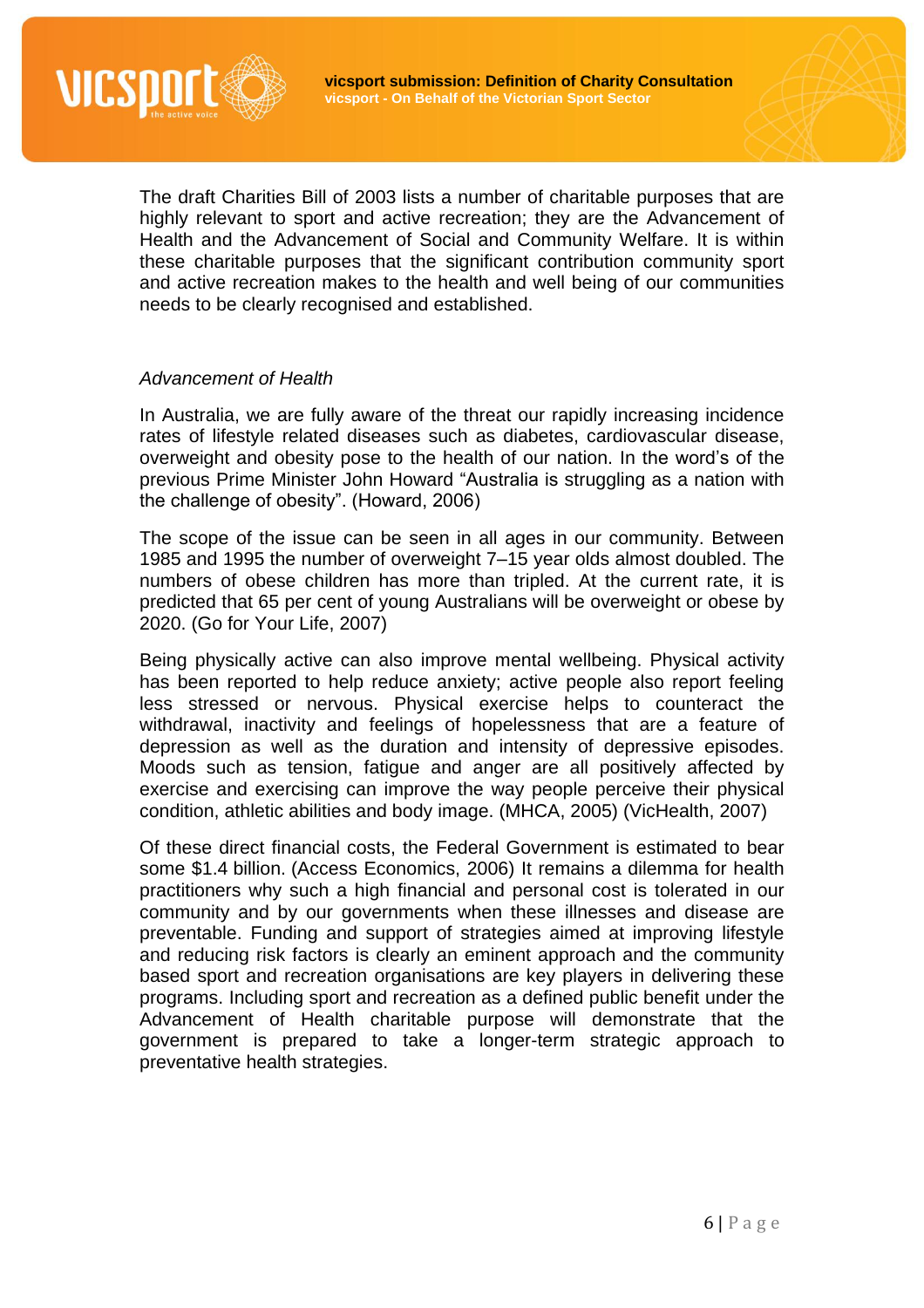



### *Advancement of Social and Community Welfare*

In regards to the charitable purpose of the Advancement of Social and Community Welfare, the links between participation in sport and social and political trust and levels of social engagement are strong, sport can be a useful tool in building stronger community networks. (Delaney & Keaney, 2005)

The contribution sport makes to the community is recognised internationally. One-time United Nations Secretary-General Kofi Annan articulated the multi faceted influence sport can have. He spoke of its universal values and ability to bridge social, cultural and religious divides. He went on to describe the contribution to personal development and growth and its value to the wellbeing of whole communities and countries. (United Nations, 2006)

Of particular importance is the fact organised sport is a feature of the lives of many thousands of young people growing up in Australia. Involvement in sport and active recreation offers young people opportunities to form lasting friendships and learn social values and organisational skills that will serve them well in other areas of their lives. (VicHealth, 1999)

Sport and active recreation activities are also well recognised as being vital elements of rural community structure. For many regional communities, local sporting events provide a rare opportunity for locals to gather, or in the case of larger events against regional rivals, for neighbouring townships to interact. These gatherings are about people and communities coming together; to play, to talk and to share stories. (Driscoll & Wood, 1999)

Community-based sporting organisations provide the structures for addressing many of the social issues facing Australia. Issues such as racial vilification, equity, diversity, access for people with a disability, Indigenous Australians, new arrivals, cultural and linguistically diverse populations, older aged participants and young people for example are all being addressed by community clubs, organisations and associations in a positive manner.

Community sport and active recreation provides many opportunities for members of our society to meet, interact, develop and grow. Young people, people from culturally and linguistically diverse backgrounds and indigenous Australians face additional challenges in their developmental pathway that makes them vulnerable to social and structural disconnection. In these cases sport and recreation can provide an increased range of opportunities to connect with the community. (Department for Victorian Communities, 2004)

#### *Recent Additions to Charitable Purpose*

It is noted that the 2003 draft Charities Bill included the Advancement of Culture and Advancement of the Natural Environment as new charitable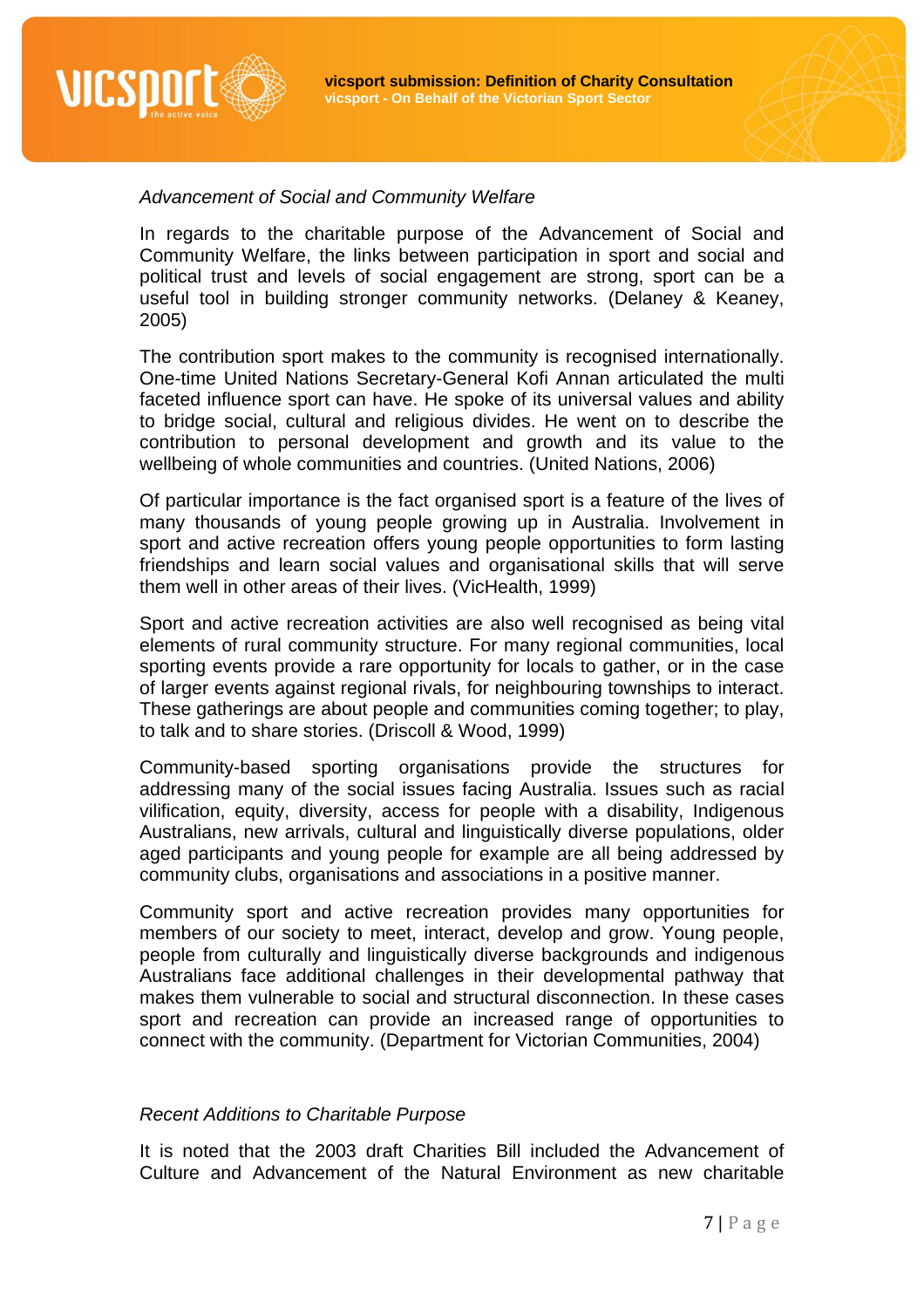

purposes. In particular the advancement of culture had not previously been recognised as a distinct area of charitable endeavour however the courts have accepted that purposes directed towards increasing the public appreciation of art, music and literature are charitable. The creation of this category also went on to recognise the role that culture plays in determining a national identity and enriching the lives of individuals and of society as a whole.

**vicsport** encourage such inclusions as culture into the charitable space and argue that if a charitable purpose were ever to be considered as shaping a national identity and enriching the lives of individuals and society then sport and active recreation certainly fit and model this requirement.

# **Australian Disaster Relief Funds**

*19. What are the current problems and limitations with Australian Disaster Relief Funds (ADRF's).*

Following the devastating 2009 Victorian Bushfires **vicsport** liaised with 38 sporting clubs that had been impacted by the fires. Damage estimates were collated and following consultation with the Victorian Bushfire Appeal Fund (VBAF) made a submission to the fund for \$5.39mill in relief funding for the clubs.

This application was approved in principle by the Fund however could not proceed as the purpose was not consistent with charitable law which at the time only allowed for funding to Individuals suffering distress. The law was subsequently changed to include the purpose of rebuilding community infrastructure however the revised law still excludes funding from being made directly to community groups such as sporting clubs. There are a number of significant issues relating to this:

- During the extensive fund raising process the Red Cross, State and Federal Governments (who created the Fund) did not make the public aware that there were limitations regarding how monies raised could be spent within the community. The Fund should have disclosed that the only individuals suffering distress could be supported and that organisations were not eligible to receive assistance. Why was information regarding the Funds limitations not made available to the public?
- Sporting clubs impacted by the bushfire received wide spread media attention and were highlighted and focused on by the Fund when documenting the degree of impact across communities. Full disclosure on how funds could be used would have given donors the capacity to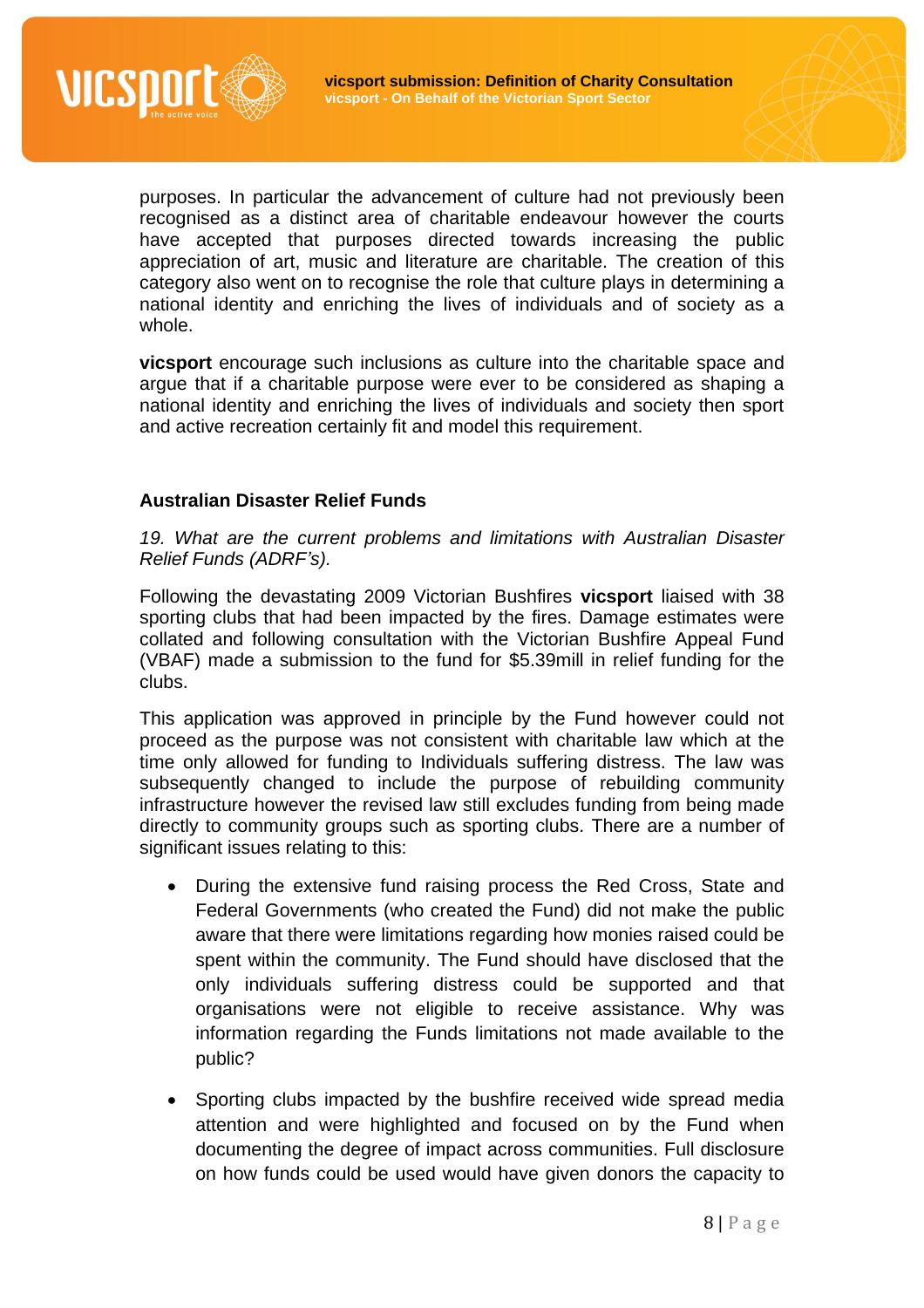

seek other ways in which to provide support to community groups they had an interest in supporting.

- Over \$20 mill was donated to the Fund from the AFL and Cricket Australia, this excludes money donated from countless other sporting and recreational clubs who contributed to the Fund. We comfortably assert that donating sporting bodies and many individuals operated under the incorrect assumption that some of their donations would be available to sporting groups and other community organisations requesting assistance. If sporting groups are to be excluded from accessing donated funds are donors ,who expected that some their money would be available to clubs, entitled to request a return of part, or all, of their donation?
- When donating in future charitable causes or relief efforts all donors should carefully consider where their money can and will be allocated so that it is consistent with the donors wishes. The best avenue to support may not be through charitable funds.

The potential use of ADRF funding should be extended to provide more flexibility and increase the scope of allowable activities to include the funding of any project that will help to recover and rebuild the community prior to the disaster occurring.

# **Summary**

The vital role the sport and active recreation sector plays in promoting healthy and vibrant communities needs to be better understood and more widely recognised by governments. As has been demonstrated in this submission, sport and active recreation plays a much broader role than just providing physical activity opportunities. It weaves the social fabric on which our communities are built, promotes health and wellbeing, reduces the economic impact of lifestyle related diseases (which alone demand significant proportions of the State and Federal health budgets). Community sport and active recreation requires greater recognition and support from all levels of government, including recognising sport and recreation within the statutory definition of charity.

Prepared by Anthony Bowd, Business Operations Manager, vicsport 8/12/11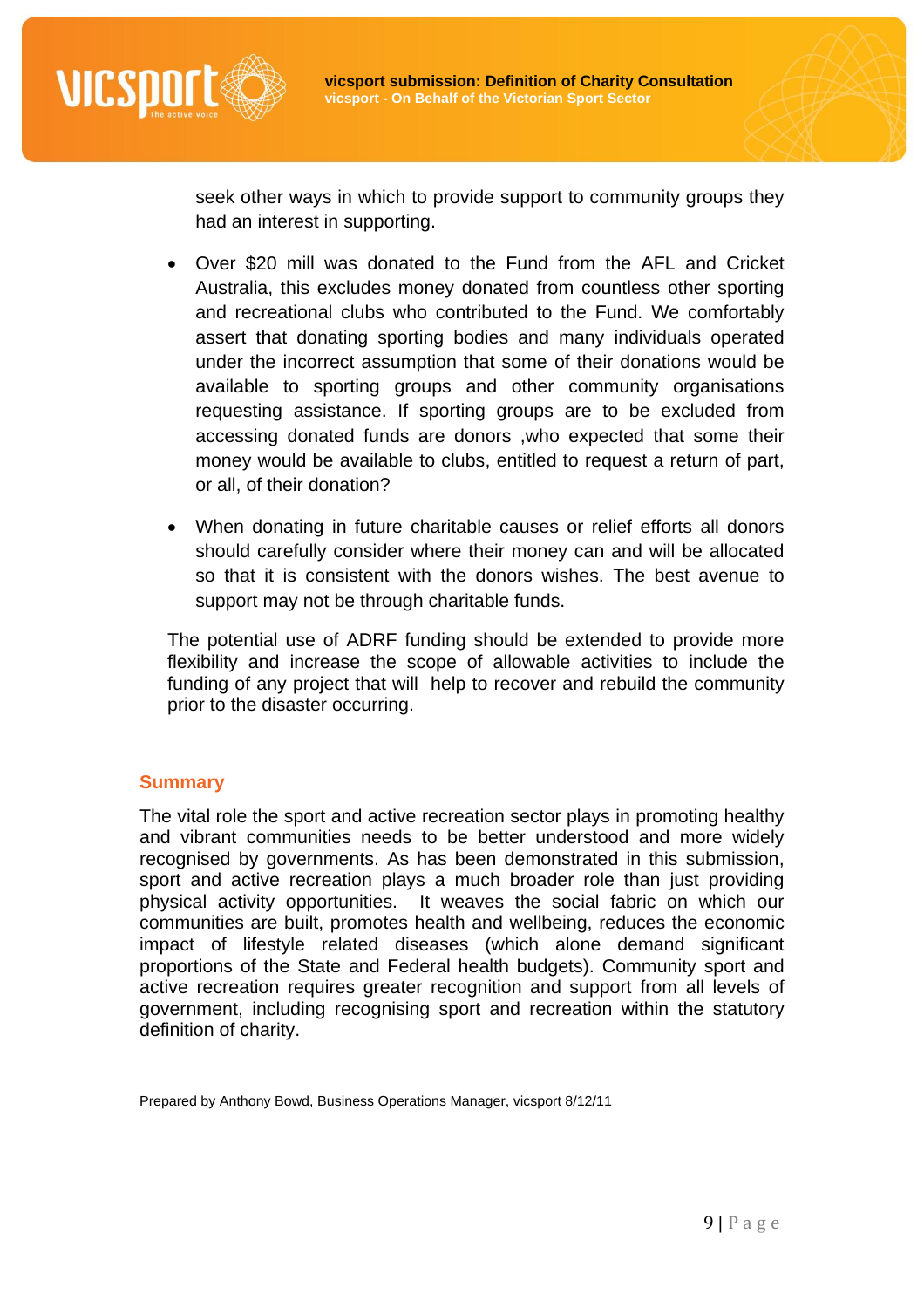

#### **References**

ABS. (2002). *Social Capital and Social Wellbeing*. Australian Bureau of Statistics.

ABS. (2006). *Sports and Physical Recreation Services 2004-05*. Australian Bureau of Statistics.

Access Economics. (2006).*The Economic Costs of Obesity*. Access Economics.

Begg, S., Vos, T., Barker, B., Stevenson, C., Stanley, L., & Lopez, A. (2007). *The Burden of Disease and Injury in Australia 2003.* Retrieved July 2007, from Australian Institute of Health and Welfare: http://www.aihw.gov.au/publications/index.cfm/title/10317

Delaney, L., & Keaney, E. (2005). *Sport and Social Capital in the United Kingdom: Statistical Evidence from National and International Survey Data.* UK Department of Culture, Media and Sport.

Department for Victorian Communities. (2004). *Sport and Recreation 2005- 2010: A Discussion Paper. D*epartment for Victorian Communities.

Driscoll, K., & Wood, L. (1999). Sporting *Capital; Changes and Challenges for Rural Communities in Victoria*. Centre for Applied Research, RMIT.

ERASS. (2010). *Participation in Exercise, Recreation and Sport Survey 2010* Annual Report. Australian Sports Commission.

Go for Your Life. (2007, June). *Obesity in children - causes*. Retrieved July 2007, from Go for YourLife: http://www.goforyourlife.vic.gov.au/hav/articles.nsf/pages/Obesity\_in\_children ?OpenDocument

Howard, J. (2006). *Address at the Heart Research Institute's Awards Excellence Dinner.* Sydney.

Mathers, C., Vos, T., & Stevenson, C. (1991). *The burden of disease and injury in Australia. Australian Institute of Health and Welfare.*

MHCA. (2005). *Fact Sheet: Be active for your mental health. Retrieved July 2007*, from Mental Health Council of Australia: http://www.mhca.org.au/AboutMentalHealth/documents/FactSheet-BeActiveForYourMentalHealth\_000.pdf

National Centre for Culture and Recreation Statistics. (2005). *Sport Volunteers and other Volunteers from the 2002 General Social Survey*. Australian Bureau of Statistics.

Stephenson, J., Bauman, A., Armstrong, T., & Smith, B. (2004, September). *The Costs of Illness Attributable to Physical Inactivity in Australia*: A